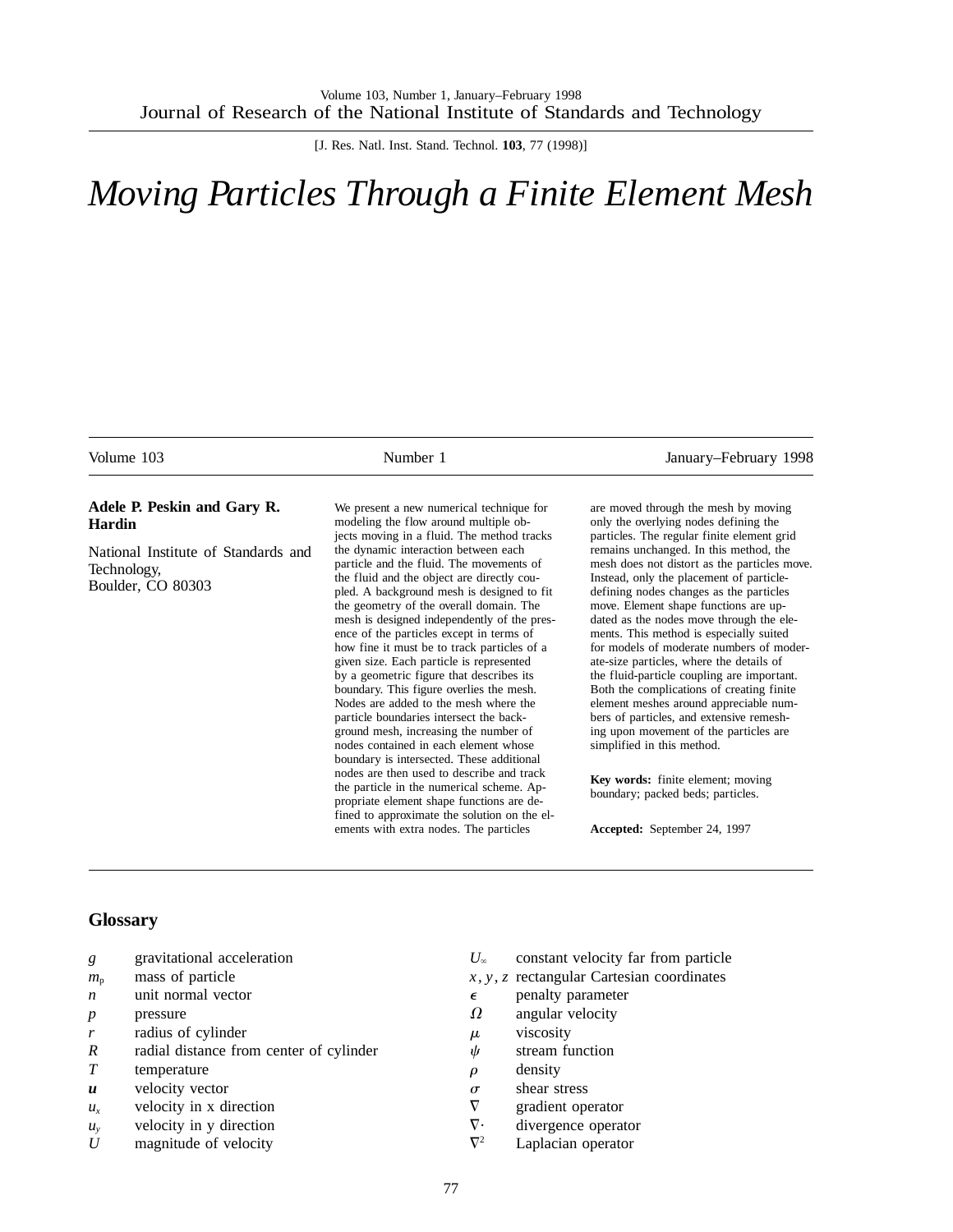# **1. Introduction**

# **1.1 Background**

Fluid-solid systems are classified based on the size and number of particles (or other objects). Particle sizes range from aerosols to large objects. The focus of an analysis may be the detailed movement of a single particle, or the interaction of a large number of objects. Different numerical techniques are appropriate for different classes of problems. In systems with very small particles, such as aerosols, the number of particles is typically very large. In these systems the effect of the particles on the flow is often ignored. Corrections can be made to account for the momentum transferred to the particles, but there are too many particles to consider the details of the coupled dynamical interaction between the fluid and the particles.

Details of the fluid-particle interactions are important in systems such as fluidized beds, steam turbines, natural gas pipelines, and sprayers. In such systems it is important to know how particles interact to affect their trajectories, which is seen most clearly when particles make contact with one another. A simulation must couple the dynamics of the fluid and the particles to achieve an accurate solution.

One approach for such systems is to mesh the fluid surrounding the particles, taking into account the interior boundaries created by the particles. Such meshes are necessarily complex because of the large curvature of the particle boundary compared with the boundaries of the larger domain. Consequently, it is convenient to use unstructured meshes. The ability to use unstructured grids is a potential advantage of finite element methods compared to finite difference techniques. When the particle or particles move, the mesh is allowed to distort to some degree. This distortion tends to reduce the accuracy of the simulation. After the particle(s) travel some distance the distortion becomes too great, and either the entire domain or a region around each particle is remeshed.

Tezduyar and collaborators [1–5] are developing efficient algorithms for moving the particles and updating the mesh. They have developed what they call a Deforming-Spatial-Domain/Space-Time procedure for simulating moving particles in two or three dimensions. Triangular (or tetrahedral in 3D) elements are used to discretize the fluid phase surrounding the particles. Special narrow elements are used near each particle to track the boundary layer. The elements near each particle deform as the particle moves through the mesh. Remeshing is necessary when the elements become overly distorted. Both remeshing and checking the mesh for distortion can be computationally intensive processes if they are done at each time step. Tezduyar

et al. discuss that this is particularly true for computations on parallel-architecture machines because of the time required to apportion the meshing tasks among the processors. Consequently, remeshing is typically performed only at specified timesteps. This creates a potential for increased error if too much distortion occurs between remeshing. As a result, it appears that this technique is most suitable for slowly deforming spatial domains. One means they employ to limit the extent to which remeshing is necessary is to translate the entire mesh at the velocity of the center of mass of the set of spheres.

Hu, Joseph, and Crochet [6] describe a method for direct simulation of flowing ''particles'' in two dimensions, using unstructured triangular finite element meshes. At each time step they remesh, generating a new mesh that bears no straightforward relationship to the previous mesh. This then requires the regeneration of element-connectivity information, which is necessary for the finite element method to know how the solution interacts between adjacent elements. This is facilitated by a new mesh-data structure that can be processed more efficiently to find the position of a given node. The solution from the previous time step must be interpolated onto the new mesh. Their method can track computational domains that move drastically with time. They use a stable time-integration scheme in which "at each time step, the positions of the particles are updated explicitly, the computational domain is remeshed, the solution at the previous time is mapped onto the new mesh, and finally the nonlinear Navier-Stokes equation and the implicitly discretized Newton's equations for particle velocities are solved on the new mesh iteratively'' [6]. The difficulties they address are remeshing at each time step, the interpolation of the solution onto the new mesh, and finally the general issue of solving the system in a stable and efficient manner.

A significant issue of both of these techniques is the establishment of robust criteria for acceptable vs unacceptable distortion between remeshing. Remeshing can be computationally intensive, particularly in three dimensions, and especially for parallel computations. Error is introduced every time the solution at a given time step must be projected onto a new mesh. While approaches involving unstructured meshes with remeshing have proved to work well for at least certain sets of problems, we were motivated to seek a technique that would avoid the computational difficulties of remeshing, and interpolation of the solution onto new meshes.

Our method was motivated by that of Fogelson and Peskin [7]. They developed a fast finite difference method for solving Stokes' equations in three dimensions to describe the motions of elastically deformable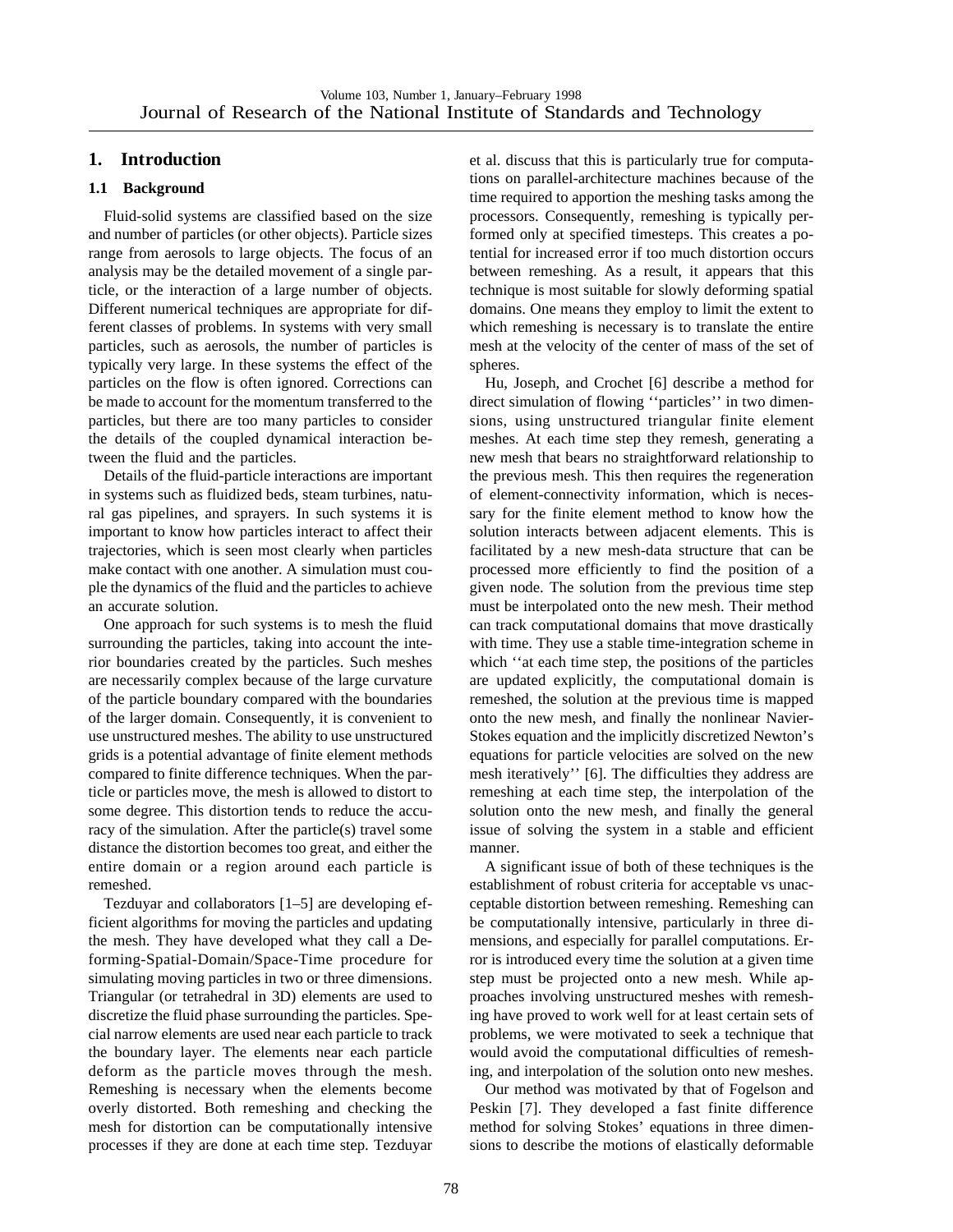suspended particles (rigid particles are modeled as slightly deformable). The domain is discretized on a regular lattice. They represent each particle by a separate set of points overlying the lattice. Equations of fluid motion are applied at all points on the lattice, including those overlain by particles. The particle nodes move at the local fluid velocity. However, the local fluid velocity is affected by the presence of the particle through a force-density term that accounts for the resistance of the particles to deformation. It affects the fluid near the particle. The particles are modeled as regions of the fluid with elastic cohesive forces. This allows them to solve the entire domain as a single phase, with no fluidsolid boundaries introduced by the particles. The result is a very fast technique at the expense of some accuracy about the fluid-particle interaction. In addition to the internal elastic links, any external forces are also handled in a straightforward way, including interparticle forces. Since this is a purely Stokes model, it does not account for the inertia of the particle or the fluid.

Unverdi and Tryggvason [8] briefly survey different methods of modeling sharp fronts that illustrates the breadth of different techniques that are available. In this paper they use an approach that is somewhat similar to that of Fogelson and Peskin. However, it tracks the interface explicitly, which allows them to consider different phases as distinct. To look at the motion of bubbles in a fluid, they use a regular finite difference grid onto which they overlay an unstructured grid that represents the particle surface. The interface region between the particle surface and the surrounding fluid is given a thickness, on the order of the mesh spacing, to allow a more gradual transition between the phases. This is done to provide stability and smoothness. The main advantage of this method is its ability to track multiple interfacial boundaries in the same region of the grid.

# **1.2 A New Technique**

Our work follows a somewhat different approach. We wanted to avoid the difficulty of remeshing a significant fraction of the domain. This led us to an approach using overlying sets of nodes to represent the particles. We also wanted to be able to render the solution around a particle as accurately as possible. In adapting this approach to finite elements it appeared natural to make the extra nodes belong to the elements in which they appear. We have developed a dynamic finite element type in which the shape functions used on a given element are allowed to change in time as a particle boundary moves into and out of an element.

A background mesh is designed to fit the geometry of the overall domain. The mesh is designed independently of the presence of the particles except in terms of how

fine the mesh must be to track particles of a given size. The particles are represented by circles which overlie the mesh. Nodes are added to the mesh where the particle boundaries intersect the (background) mesh, increasing the number of nodes contained in each element whose boundary is intersected. These additional nodes are then used to describe and track the particle in the numerical scheme. Appropriate element shape functions are defined to approximate the solution on the elements with extra nodes. The particles are moved through the mesh by moving only the extra, overlying nodes defining the particles. Otherwise, the mesh remains unchanged: the background mesh does not distort as the particles move. Element shape functions are dependent on the placement of the particle nodes with respect to the element sides, and change dynamically as the particles move through the mesh. Shape functions are updated as the particle nodes move through the elements. We demonstrate our technique with flow examples for which exact solutions are available.

A primary advantage of this method is that there is no mesh distortion as particles move. This is significant because remeshing tends to be time-consuming and error-prone. We also avoid extensive checking for whether remeshing is necessary. The particles intersect underlying elements at different locations as they move, and the element shape functions change to account for this movement. The only additional storage required is the current location of the particle nodes, and their relative position along an element side. At each time step of a transient analysis, the translation and rotation of each particle are found directly from the continuum equations for the fluid, and Newton's equations for the particles, and the nodes that represent that particle are moved accordingly. Specifically, intersection points where particle boundaries meet element edges, and variables describing positions along element edges are updated. The method is easily extended to particles with irregular shapes, and different shapes for different particles.

The various methods described above are best suited to different classes of problems. The first approach, in which the mesh is allowed to distort, is well suited to the accurate solution of a small number of particles. With larger numbers of particles there is a temptation to remesh less often because of the expense, which compromises accuracy. The finite difference approach using an overlying mesh is well suited for large numbers of particles, especially when the details of the flow near the particles are not as important. Our method avoids the complications of creating finite element meshes around appreciable numbers of particles, and the extensive remeshing required to track the movement of particles is eliminated. At the same time, it incorporates the particle boundaries directly into the mesh, allowing for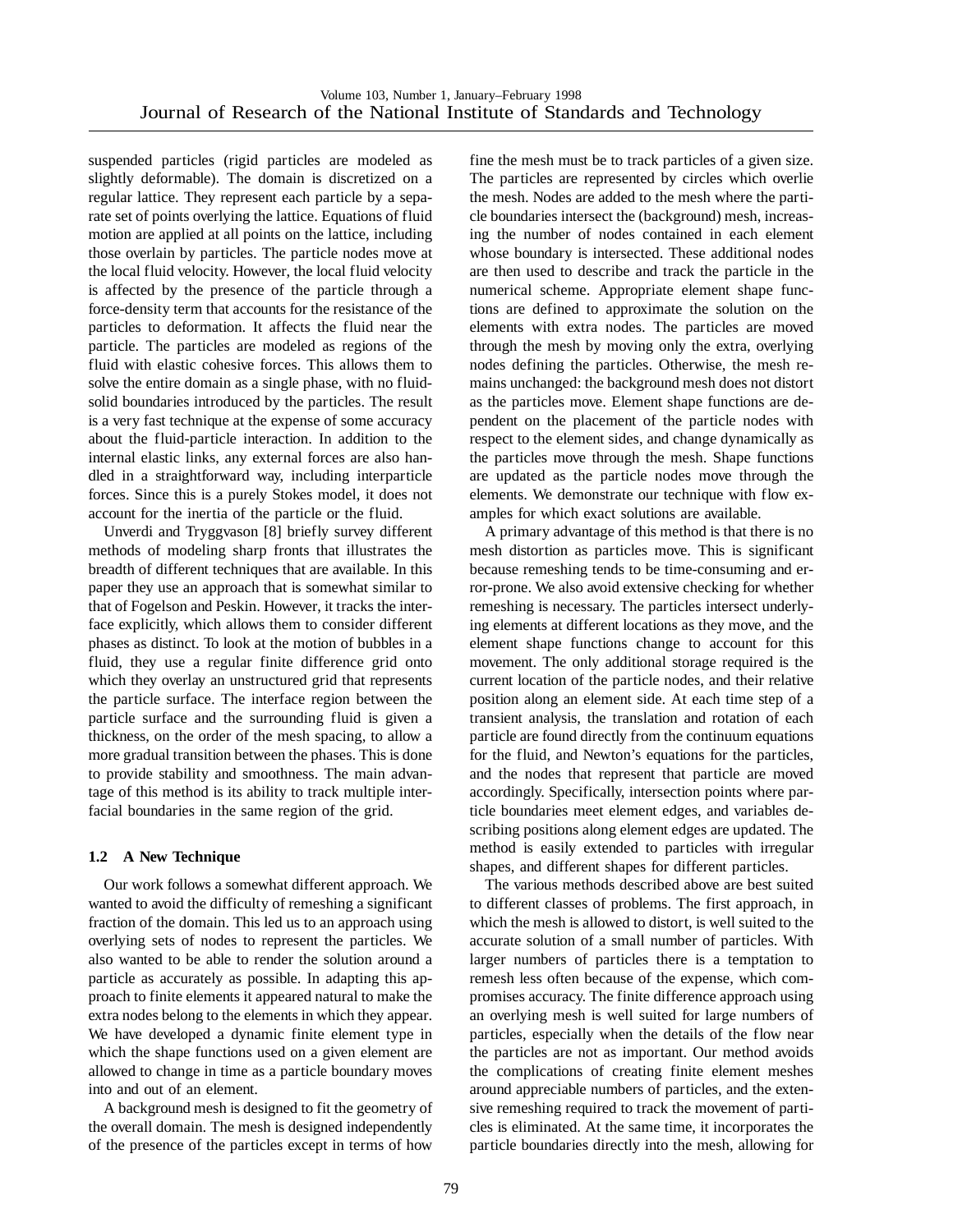an accurate solution near the particles. This tends to make this technique more appealing for a system with a moderate number of particles, which cover most of the domain.

If large areas of the domain contain no particles, then computational resources are unnecessarily concentrated there. Nonetheless, we believe that this technique, or an extension of it, may also prove to be useful for systems involving smaller numbers of particles. A possible extension is simply to add extra ''rings'' or layers of nodes around the moving objects as needed to accurately represent the solution, so that the node density is increased primarily only in localized regions around the particles. This would also be very useful for modeling flows at higher Reynolds numbers, where the local fluid-particle interactions are more complex. Another possibility is to refine the mesh locally around each particle in a prescribed way. These well-defined ''refinement zones'' would move with the particles, but the background mesh would remain undistorted.

# **2. Equations of Motion**

#### **2.1 Flow Equations**

The equations describing conservation of momentum and mass are as follows. (For definitions of the various quantities, see the glossary.)

Momentum equation:

$$
\rho_0 \bigg( \frac{\partial \boldsymbol{u}}{\partial t} + \boldsymbol{u} \cdot \nabla \boldsymbol{u} \bigg) = - \nabla p + \mu \nabla^2 \boldsymbol{u} + \rho g, \qquad (1)
$$

where  $\mathbf{u} = (u_x, u_y, u_z)$ .

Continuity equation:

$$
\nabla \cdot \mathbf{u} = 0. \tag{2}
$$

A standard finite element methodology for incompressible flow is to replace the continuity equation with a ''penalty'' constraint (as described in Hughes et al. [9]), in order to eliminate the need to solve for the ''pressure'' field directly. This is often useful, as long as the particle boundary conditions are not direct functions of pressure.

Penalty equation:

$$
\nabla \cdot \mathbf{u} = -\epsilon p. \tag{3}
$$

Our code also has other capabilities, such as modeling of heat transfer and chemical reactions, that are of interest in a fluid-particle simulation. These capabilities are easily extended to the particles and particle boundaries. However, they are not germane to the present discussion, so for clarity we omit them. Boundary conditions for the particles prescribe no slip at the fluid-particle interface. Boundary conditions:

$$
u_{\text{fluid}} = u_{\text{solid}}
$$
 at particle boundaries. (4)

Presently, we are considering only solid particles, but this technique should be readily extensible to fluid drops or bubbles, yielding a two-phase fluid-fluid system.

#### **2.2 Equations to Represent Particle Movement**

For the purposes of developing and testing this technique we are presently working only on two-dimensional flow. This is a constraint of practicality for development. It is straightforward to extend the method to three-dimensional flows. The movement of a 2-D ''particle'' is determined by three degrees of freedom: two translational and one rotational. All nodes defining an individual particle are constrained to have the same translational and rotational movement. Components for rotation vary according to their position on the circle representing the boundary of the particle: each has the same speed, but a different direction of movement in a Cartesian sense. The net velocity of each particle node is a sum of these contributions. An additional constraint, conservation of angular momentum, is added to the set of global equations for each particle corresponding to the rotational degree of freedom. Particles conserve both linear and angular momentum.

Conservation of linear momentum:

$$
m_p g + \int (n \cdot \sigma) \mathrm{d}s = m_p \left( \frac{\partial u_x}{\partial t}, u_y \right). \tag{5}
$$

Conservation of angular momentum:

$$
\int (r \times (n \cdot \sigma)) = (\frac{\partial w}{\partial t})I.
$$
 (6)

To evaluate these constraints on each particle, we define one-dimensional line elements along the particle boundary. Each line element lies within a two-dimensional four-node element of the background mesh. Within this element is constructed a separate two-dimensional four-node ''sub-element'' associated with the particular line element. This new sub-element is handled exactly like any other four-node element, but is formed solely for the purpose of computing normal gradients of the velocity along the line element, for computation of the stress boundary condition. Two of the corner nodes of this sub-element are the end-points of the line element, which are the intersections of the particle boundary with the particular background ele-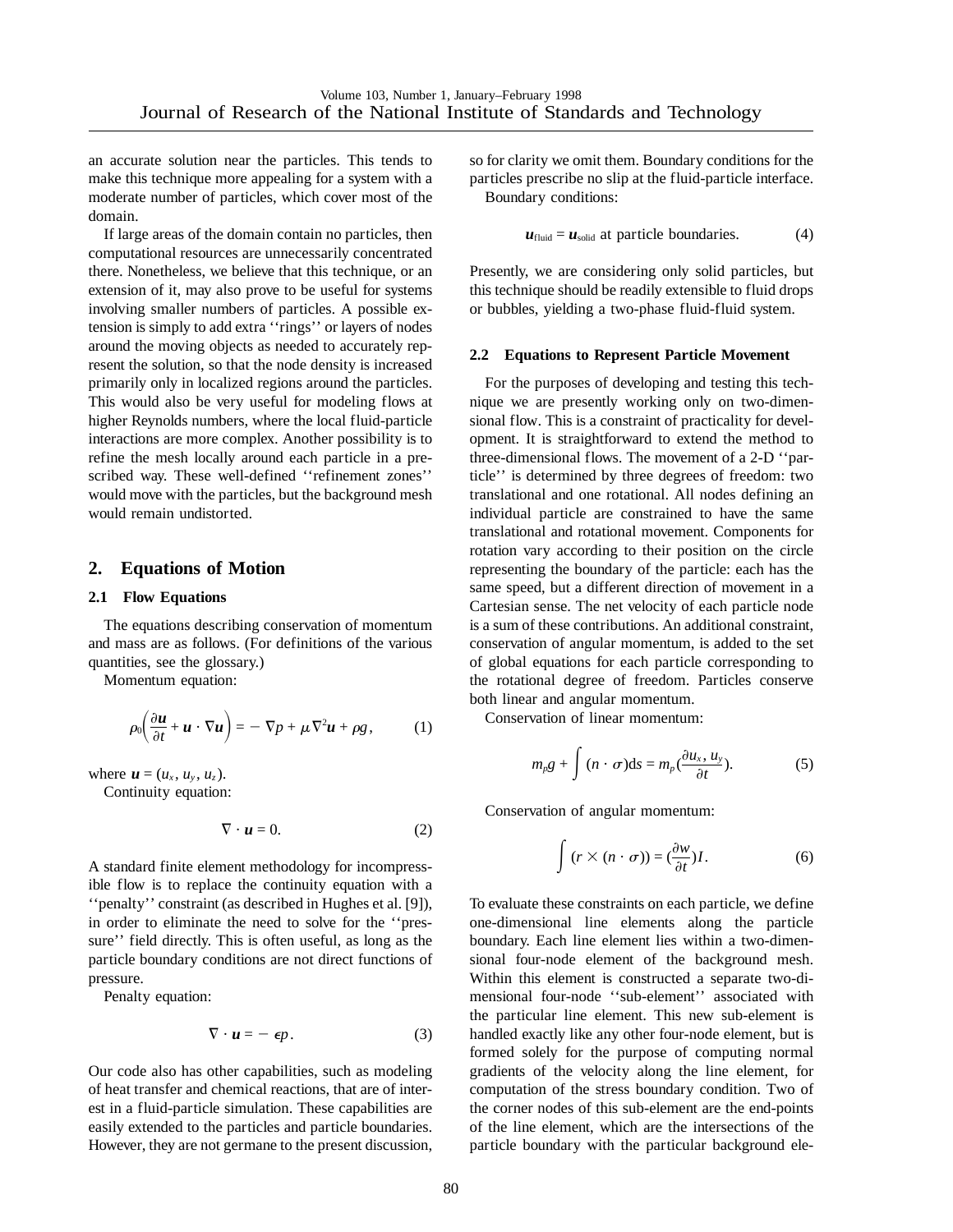ment. The other two corner nodes are the adjacent corner nodes of the background element. Thus, two of the sides of the sub-element lie along sides of the background element, one side approximates the boundary of the particle that overlaps the background element, and the fourth side of the sub-element is a diagonal of the background element. This construction is illustrated in Fig. 1.



**Fig. 1.** Construction of a sub-element for the computation of a normal to a particle.

## **3. Variable Finite Element Shape Functions**

As discussed above, we are currently limited to twodimensional simulations. We are using bilinear (straight-sided) 4-node quadrilateral elements for the background mesh. We superpose on this ''background'' mesh circles that represent the outlines of particles. This is generalizable to somewhat irregular shapes. Representation of highly contorted shapes will require further development. We add an extra node at each intersection of a circle with an element side. For a given 4-node element, we consider cases where the particle intersects the elements edges at either 2 or 4 points. It is very rare for the particle to intersect an element at exactly 1 or 3 points, because the time dimension is finite differenced, and consequently, discrete. Intersection at 1 or 3 points would require the boundary of the particle to be exactly tangent to an element side. Numerically the particles move in small increments, so the chances of the edges coinciding tangentially to within machine accuracy are

minute. Currently, we simply ignore such points, assuming they do not coincide. As yet, we have not observed exact coincidence to occur.

We developed shape functions for the resultant 6-node or 8-node elements, based on the method described in Zienkiewicz [10] for generating ''serendipity'' elements. In the finite element method, a solution to the transport equations for a given dependent variable is represented over an element by summing the contribution from each shape function, corresponding to each node, over all of the nodes of the element. Lagrangian interpolation functions are generally used as the shape functions because they yield the convenient property that the nodal values of the dependent variables are available directly, without summing contributions. For example, temperature on an element, *T*, would be represented by:

$$
T = \sum_{i} \phi_i T_i. \tag{7}
$$

 $T_i$  factors are coefficients (constant at a given timestep) corresponding to the temperature at each node *i* of the element, and the  $\phi_i$  are the nodal basis functions.

Following standard finite element methodology, each element on the ''physical'' domain (the mathematical representation of the physical domain), on which the problem is posed, is mapped locally onto a regular  $2 \times 2$ square element, called the ''parent'' element, centered around the point  $(0,0)$  (see Fig. 2). This allows the use



**Fig. 2.** The parent element, onto which all elements in the physical domain are mapped.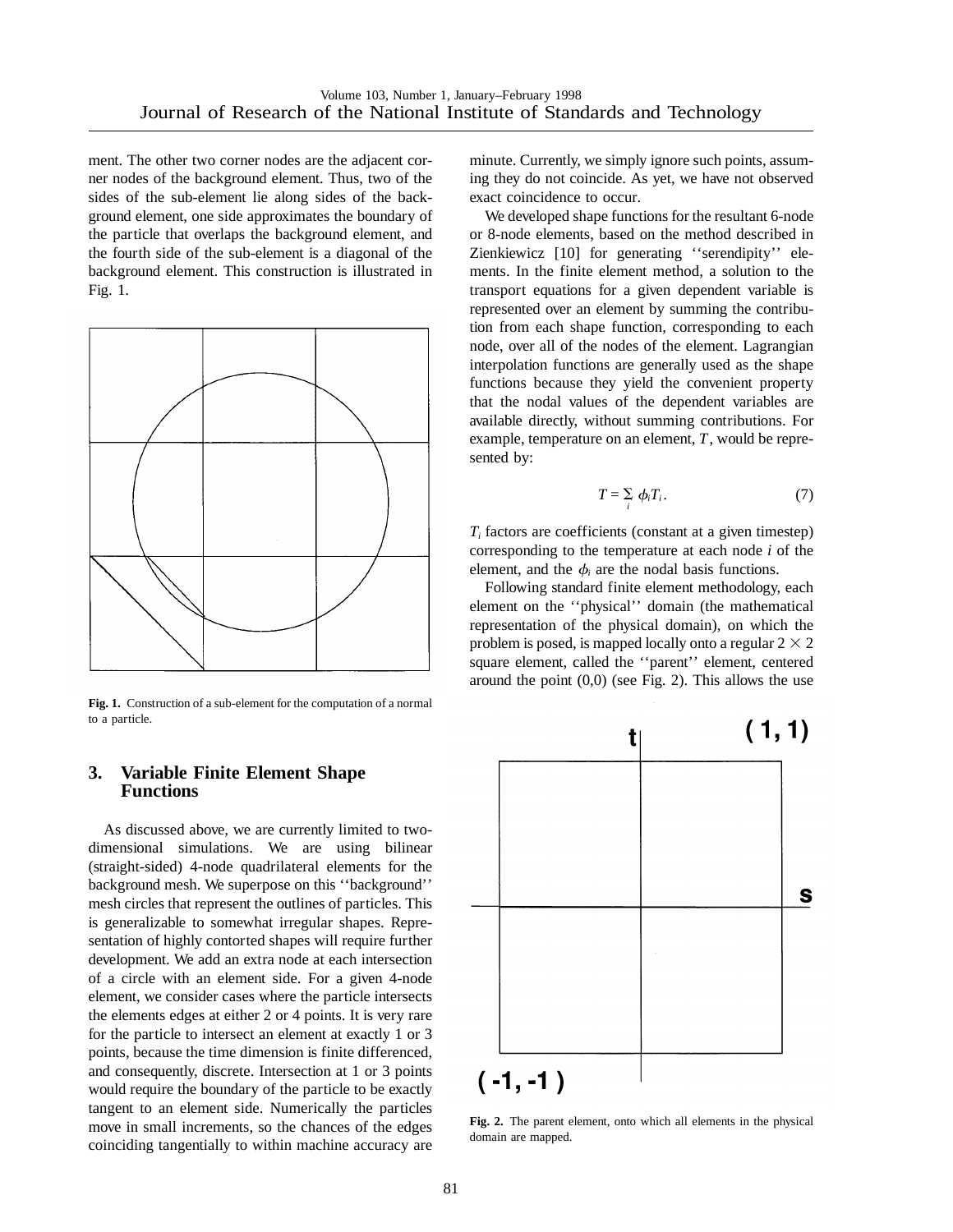of one set of standard shape functions, which is defined on this unchanging ''parent''. The representation of the solution on each element is actually formulated on this parent element. We designate a Cartesian coordinate system on this parent element as {*s*, *t*}. Both *s* and *t* range from  $-1$  to 1. In this system, the shape functions for a bilinear 4-node element, where the nodes are numbered counterclockwise starting at the lower left, are defined below.

Standard bilinear finite element shape functions for a quadrilateral element are:

$$
N_1 = \frac{1}{4} (1 - s)(1 - t),
$$
\n(8)

$$
N_2 = \frac{1}{4} (1 + s)(1 - t),
$$
\n(9)

$$
N_3 = \frac{1}{4} (1 + s)(1 + t), \tag{10}
$$

$$
N_4 = \frac{1}{4}(1-s)(1+t),\tag{11}
$$

Each function has a value of 1 at the node for which it is defined, and a value of 0 at all other node points. This is the property that allows the solution at the nodes to be obtained directly. When new nodes are added, care must be taken to adjust the shape functions at all affected nodes to account for this. Otherwise, unintended contributions are erroneously added to the representation, distorting the solution. Again, this is standard finite element methodology. The novelty lies in the use of the new elements to track the particle boundaries.

For elements that contain extra nodes, for each additional node an additional bilinear shape function is added to the representation of the solution on that element. The specific shape function that is added for each extra node is based on the position of that node along the side, and depends on which side of the element it is on. Shape functions for the end nodes (corner nodes) of sides containing an extra node must be modified. Additional terms are added to them to ensure that their shape function value is zero at the new nodes as well as the other ''original'' (here, corner) nodes in the element. This is an important facet of the finite element approach based on Lagrangian polynomials. The requirement is that at each node of an element only one shape function contributes, the one corresponding to that node, and the value of the shape function is 1. With this formulation, the value of a dependent variable at a node is simply the value of the coefficient of the shape function for that node. This avoids any need to compute an inverse mapping between the ''parent'' element on the locally

mapped domain and the ''physical'' element on the unmapped domain. It also eliminates the need to sum the polynomials representing the solution on each element. The computation of the nodal solutions is direct (see Zienkiewics [10].)

For the new, 6-node element, two new shape functions are needed corresponding to the two new nodes. Consider, for example, the case with a particle node along the bottom (side 1) and another on the right side (side 2). These new nodes are designated nodes 5 and 6, respectively. Let *p* represent the *s* value of the extra node along side 1, and *q* represent the *t* value of the extra node along side 2. The new nodes are located at  $(p, -1)$  and  $(1, q)$ . The shape functions for each of the extra nodes is piecewise continuous.

New bilinear finite element shape functions for particle nodes are:

$$
N_5 = \begin{cases} \frac{(1-t)(1+s)}{2(1+p)} & \text{for } s \le p \\ \frac{(1-t)(1-s)}{2(1-p)} & \text{for } s > p, \end{cases}
$$
 (12)

$$
N_6 = \begin{cases} \frac{(1+s)(1+t)}{2(1+q)} & \text{for } t \le q\\ \frac{(1+s)(1-t)}{2(1-q)} & \text{for } t > q. \end{cases}
$$
(13)

At points 5 and 6 the values of shape functions  $N_1 - N_4$ must equal 0. Consequently, these four shape functions must be changed according to the location of the extra node.

The modified bilinear finite element shape functions for corner nodes of a particle element are:

$$
N_1' = N_1 - \frac{1}{2} N_5 (1 - p), \tag{14}
$$

$$
N_2' = N_2 - \frac{1}{2} N_5 (1 + p) - \frac{1}{2} N_6 (1 - q), \tag{15}
$$

$$
N_3' = N_3 - \frac{1}{2} N_6 (1 + q), \tag{16}
$$

$$
N_4' = N_4 \quad \text{(unchanged)}.\tag{17}
$$

The entire set of six shape functions on the new parent element is: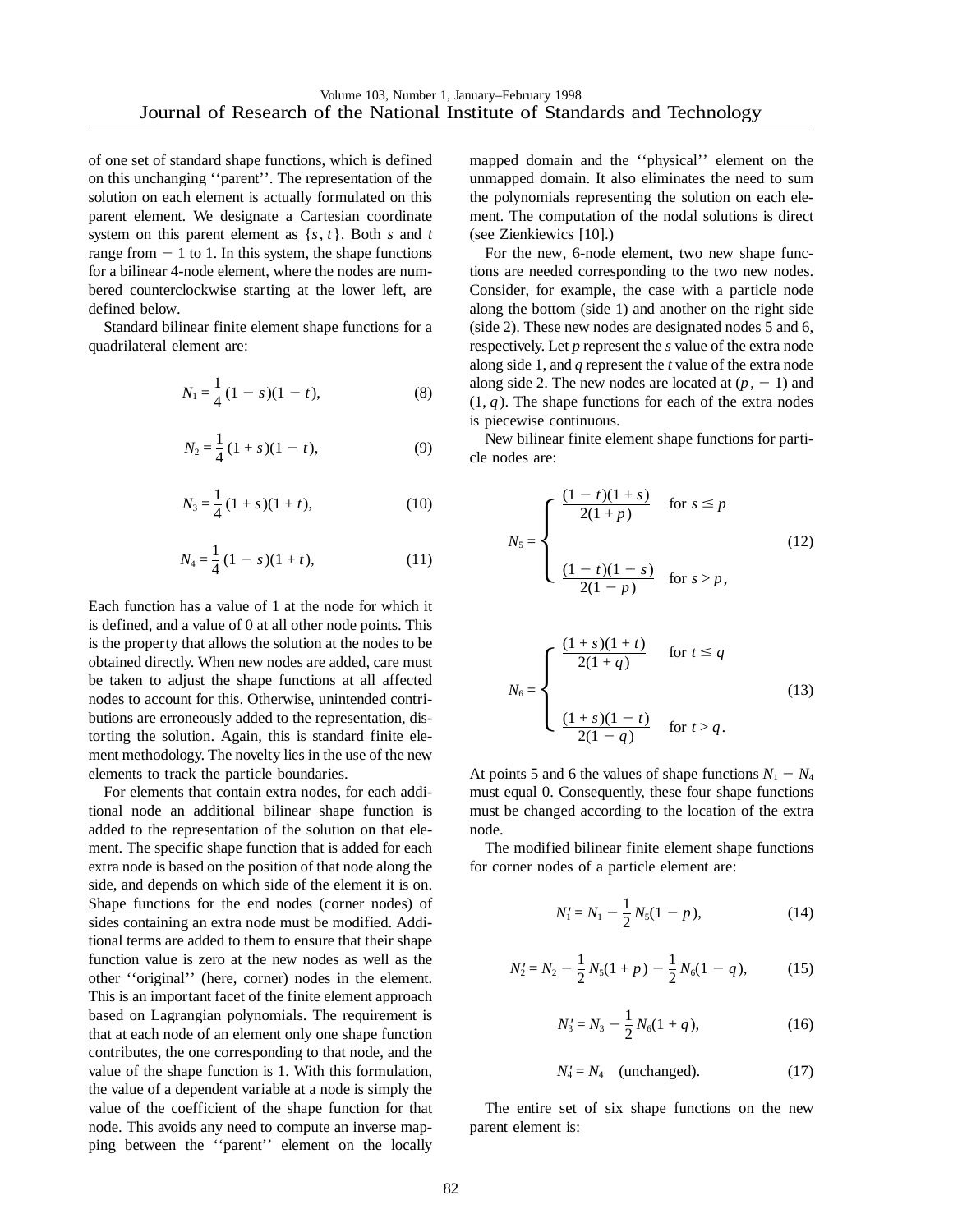$$
N_1 = \frac{1}{4}(1-s)(1-t) - \frac{1}{2}N_5(1-p),
$$
 (18)

$$
N_2 = \frac{1}{4}(1+s)(1-t) - \frac{1}{2}N_5(1+p) - \frac{1}{2}N_6(1-q),
$$
\n(19)

$$
N_3 = \frac{1}{4}(1+s)(1+t) - \frac{1}{2}N_6(1+q),
$$
 (20)

$$
N_4 = \frac{1}{2}(1-s)(1+t),
$$
 (21)

$$
N_5 = \begin{cases} \frac{(1-t)(1+s)}{2(1+p)} & \text{for } s \le p \\ \frac{(1-t)(1-s)}{2(1-p)} & \text{for } s > p, \end{cases}
$$
 (22)

$$
N_6 = \begin{cases} \frac{(1+s)(1+t)}{2(1+q)} & \text{for } t \le q\\ \frac{(1+s)(1-t)}{2(1-q)} & \text{for } t > q. \end{cases}
$$
 (23)

We use a subparametric mapping from each ''particle element'' (each element containing part of a particle) in the physical domain to the parent element: more nodes are used to approximate the solution on a particle element than are used to define the mapping. This is done to preserve a linear mapping, to avoid unnecessary distortion in moving from the physical domain to the locally mapped domain. This is sensible, since in this technique the movement of the particles does not cause any distortion of the elements of the background mesh. Only the four corner nodes are necessary to define the Jacobian of the transformation from the coordinate system on the element in physical domain to (*s*, *t*) coordinates on the parent. The values of *p* and *q* are updated following each step in a transient analysis with moving particles. There are significantly fewer steps involved in updating the mesh than in remeshing schemes. (See, for example, Johnson et al. [1] and Hu et al. [6] for discussions of particular mesh-updating strategies.)

For cases in which an edge of a particle moves very close to an element side, there can be two intersections of the particle and the element along the same edge. In that case a slightly different set of linear shape functions is defined for that element. Suppose there is a resulting 6-node element with 2 extra nodes along side 1 whose

*s* coordinates have values of *p* and *q*. Assuming *p* is less than *q*, let  $p_1 = (p - 1)/2$ ,  $q_1 = (q + 1)/2$ . The corresponding six shape functions are:

$$
N_1 = \frac{1}{4}(1-s)(1-t) - \frac{1}{2}N_5(1-p) - \frac{1}{2}N_6(1-q),
$$
\n(24)

$$
N_2 = \frac{1}{4}(1+s)(1-t) - \frac{1}{2}N_5(1+p) - \frac{1}{2}N_6(1+q),
$$
\n(25)

$$
N_3 = \frac{1}{4} (1 + s)(1 + t),
$$
 (26)

$$
N_4 = \frac{1}{4}(1 - s)(1 + t),\tag{27}
$$

$$
N_5 = \begin{cases}\n-\frac{(s+1)(t-1)}{2(p+1)} & \text{for } s < p \\
-\frac{(s-q)(t-1)}{2(p-q)} & \text{for } p < s < q \\
-\frac{(s-q)(t-1)}{4(q-1)} & \text{for } q < s < q_1 \\
-\frac{(1-s)(t-1)}{4(q-1)} & \text{for } q_1 < s,\n\end{cases}
$$
\n
$$
\frac{(s+1)(t-1)}{4(p+1)} & \text{for } s < p_1 \\
-\frac{(s-p)(t-1)}{4(p+1)} & \text{for } p_1 < s < p_2
$$

$$
N_6 = \begin{cases}\n-\frac{(s-p)(t-1)}{4(p+1)} & \text{for } p_1 < s < p \\
\frac{(s-p)(t-1)}{2(p-q)} & \text{for } p < s < q \\
-\frac{(s-1)(t-1)}{2(q-1)} & \text{for } q < s.\n\end{cases}
$$
\n(29)

 $(N_5 \text{ and } N_6 \text{ correspond to the two extra nodes on side 1.)$ 

We have incorporated this moving-boundary method into our own software, which we wrote in C++ for simulating and analyzing fluid flow with associated heat and mass transfer. It was written with an objectoriented design in order to facilitate adding new features, such as new moving-boundary methods, new sets of global equations, new boundary conditions, etc. For additional information about our software, see Peskin and Hardin [11].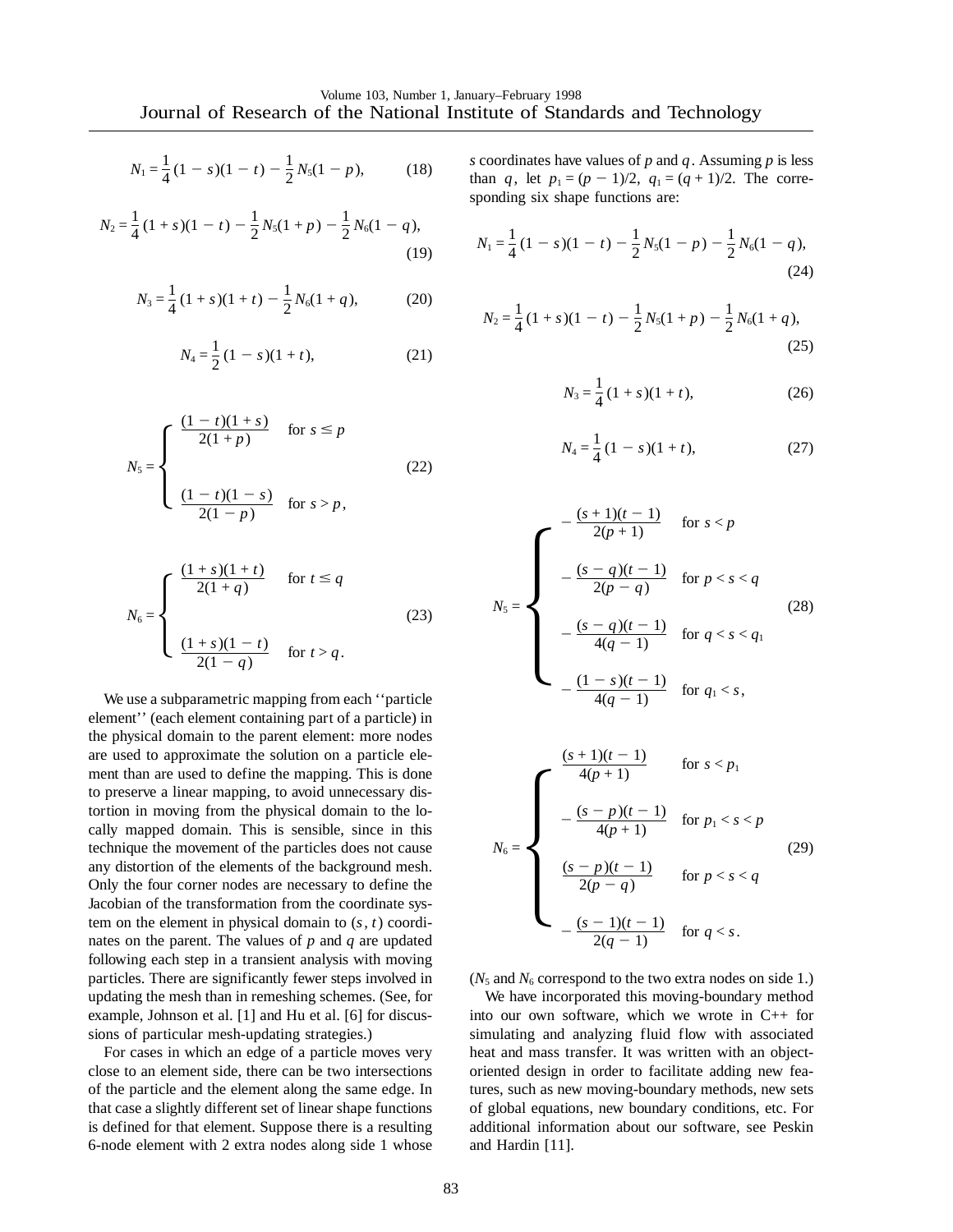All of the simulations presented in this paper are two-dimensional representations of flows. We are currently working on a three-dimensional version of this method, which is a straightforward extension of the twodimensional case. Eight-node brick elements are used for the finite element mesh. A single element can be totally enveloped in a spherical particle, or partially enveloped. When only a portion of a brick element contains part of a sphere, the sphere intersects that element along either 3 or 4 of the brick edges in the most common cases. Analogous to the 2-D cases, there are other, less-common possibilities that should also be accounted for. Different sets of shape functions are defined for elements corresponding to different types of sphere-particle overlap.

## **4. Test Problems**

We present simulations to test this moving-boundary technique. We first compare our numerical solutions to exact solutions for a set of Stokes-flow problems. We then present a solution of Navier-Stokes flow around multiple particles in a channel.

Flow patterns around circular two-dimensional ''particles'' represent cross-sections of flows around cylinders. We present solutions for Stokes flow past a stationary cylinder (or, from another perspective, flow around a translating cylinder), the flow generated by a cylinder rotating at a constant angular velocity, and flow past a rotating cylinder (or, flow around a cylinder that is both rotating and translating). For each of these problems we have looked at the improvement in accuracy of the solution as the finite element mesh is refined.

#### **4.1 Stokes Flow Past a Stationary Cylinder**

An exact solution exists for Stokes flow around a cylinder. The cylinder is surrounded by a fluid of infinite extent. Far upstream of the cylinder the flow approaches a constant one-dimensional velocity. The stream function for this flow is given by [12]:

$$
\psi = v_0 y \bigg( 1 - \frac{R^2}{(x^2 + y^2)^{1/2}} \bigg). \tag{30}
$$

Velocity components follow from the *x* and *y* derivatives of the stream function:

$$
u_x = v_0 \bigg( 1 - \frac{R^2}{(x^2 + y^2)^{1/2}} + \frac{y^2 R^2}{(x^2 + y^2)^{3/2}} \bigg), \tag{31}
$$

$$
u_y = v_0 \frac{xyR^2}{(x^2 + y^2)^{3/2}}.
$$
 (32)

We created a regular, 1250-node (50  $\times$  25) finite element mesh for this problem, and placed a particle at the center of the mesh. The flow was set equal to a constant value  $(U_\infty)$  at the boundaries of the mesh. The Reynolds number based on  $U_{\infty}$  was  $Re = 0.1$ . The resulting flow field is shown in Fig. 3. The same application was run with a 2450-node  $(70 \times 35)$  mesh and a 3200-node  $(80 \times 40)$  mesh. The root-mean-square (RMS) errors in the numerical solutions for the three meshes are, respectively, 5.059 %, 4.841 %, and 3.022 %.

Separate errors were computed for each velocity component to better gauge the accuracy of the technique: this gives information on the accuracy of the directions as well as magnitudes of the velocity vectors. As expected, the errors decrease as the mesh is refined. Errors for the  $x$ -component in the three meshes were



**Fig. 3.** Flow over a stationary cylinder—1250-node mesh.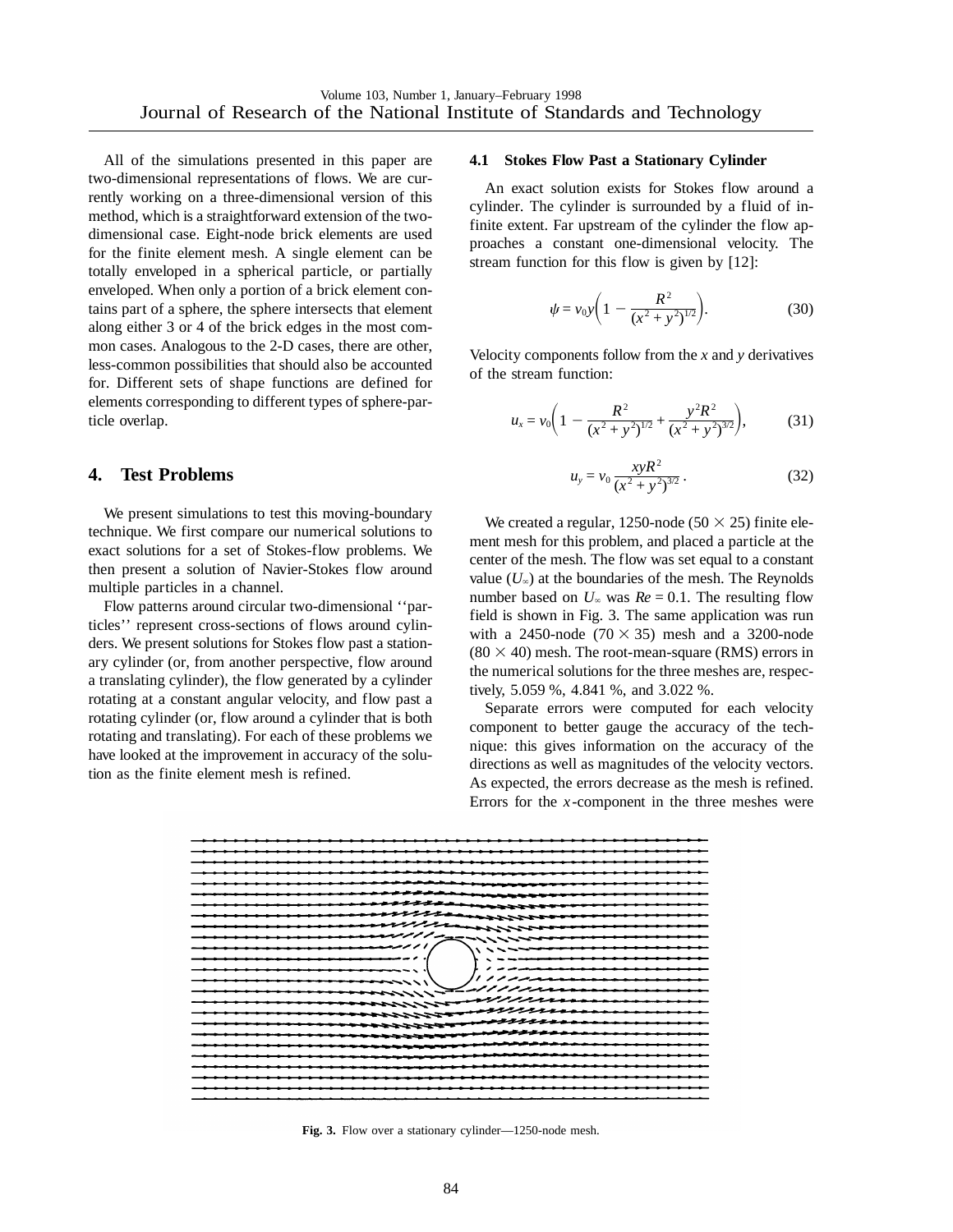5.536 %, 5.127 %, and 3.070 %, and for the *y* -component, 2.514 %, 1.992 %, and 2.268 %. The 1250-node mesh is shown in Fig. 4, with the particle used in this simulation placed at the center.

To test our moving-boundary method, we ran the same simulation in the frame of reference in which the particle is moving at a constant linear velocity,  $- U_{\infty}$ , and the fluid is stationary. The resulting flow is shown in Fig. 5. This is exactly (within machine accuracy) the solution that is obtained by taking the velocity field from the previous simulation and subtracting the velocity  $U_\infty$ . In this frame of reference it is easier to visualize how the particle moves the fluid out of its forward path, making it circulate above and below the cylinder, pulling fluid in toward itself at the rear.

#### **4.2 Stokes Flow Generated by a Rotating Cylinder**

To test the rotational component of our model, we analyzed the axisymmetric flow generated by a right,

circular cylinder rotating at a constant angular velocity. In the ideal case, the fluid velocity goes to zero asymptotically as the radial distance from the axis of symmetry goes to infinity. We used the same three finite element meshes as were used to test the model for flow around a stationary cylinder. The exact solution to this flow problem is given by Batchelor [13]:

$$
U = \frac{r^2 \Omega}{R} = \frac{r}{R} \,,\tag{33}
$$

in which *R* is the radius of the cylinder and *r* is the radial distance from the center of the cylinder. Figure 6 shows the resulting flow in the  $50 \times 25$ -node mesh. We calculated the RMS error of the numerical solution computed on each of the three meshes. The error decreased from 0.24 % to 0.15 % from the 1250-node mesh to the 3200 node mesh.



**Fig. 4.** 1250-node finite element mesh with a particle.



**Fig. 5.** Moving particles in an otherwise stationary fluid.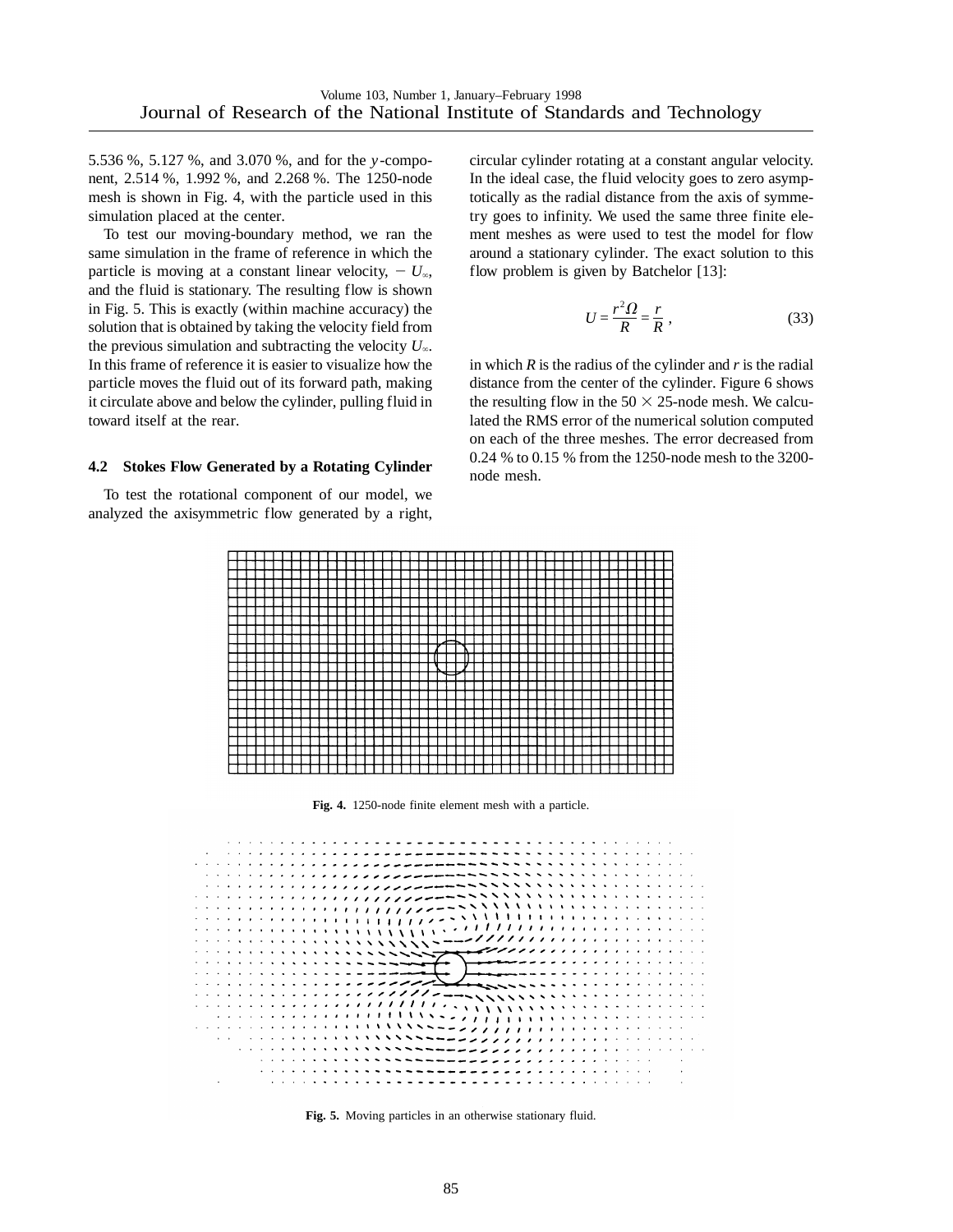

**Fig. 6.** Rotating cylinder in an otherwise stationary fluid.

## **4.3 For Comparison: Stokes Flows Computed on a Fitted Mesh**

To compare our approach to approaches relying on remeshing, we computed solutions to both of the problems presented above on a more ''traditional'' finite element mesh, constructed to fit the fluid domain, including the internal boundary. This mesh is shown in Fig. 7. It has a hole in the center of it to represent the particle, and the nodes near the cylinder have been moved to accommodate the hole. This mesh is similar to the  $(50 \times 25)$ -node regular mesh, but with 1297 nodes. The extra nodes were added in the process of accommodating the particle. The error in the calculation performed with the fitted mesh was 0.68 %, which is considerably greater than the 0.24 % error observed for the  $(50 \times 25)$ -node mesh using our new method. This additional error is probably due to the irregular element shapes needed to form the hole in the mesh fitted. It is important to note that at least some of this discrepancy could be eliminated by optimizing the fitted mesh. However, this brings up another important point: in order to generate an accurate solution with a fitted mesh, given the necessary distortion (compared to a regular grid) to account for the hole, takes both effort and expertise. In contrast, generating the mesh for this problem using our technique is relatively trivial.

## **4.4 Stokes Flow Past a Rotating Cylinder**

Figure 8 shows the flow past a rotating cylinder, the sum of the two flow fields already discussed, computed on the 1250-node mesh using our new technique. The



**Fig. 7.** Finite element mesh representing a particle by a hole.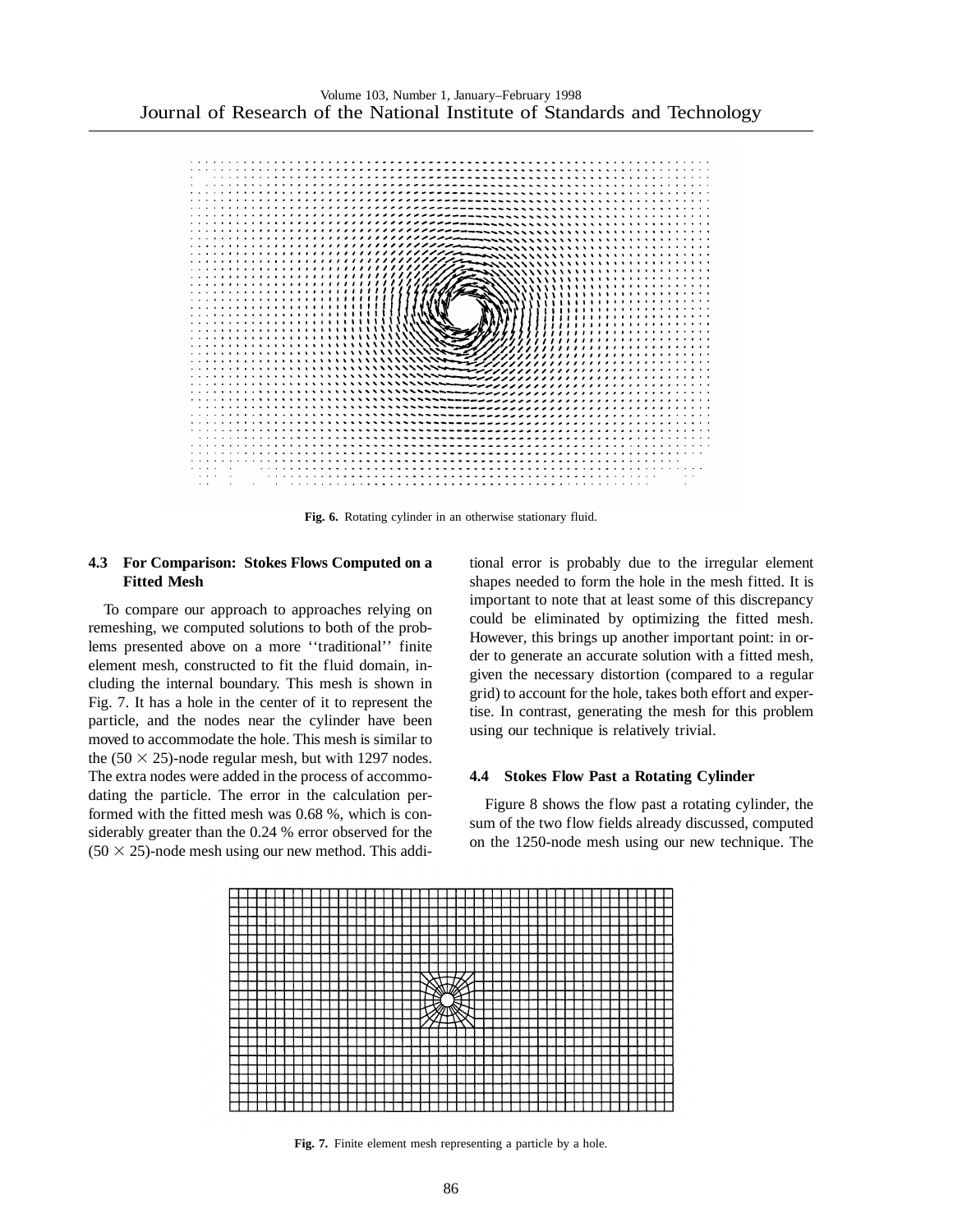

**Fig. 8.** Rotating cylinder in an otherwise uniform flow field.

flow accelerates as it goes over the cylinder in the direction of the rotation. This is the same flow field that is obtained by summing the velocity fields of the previous applications computed on the same mesh. This is expected, since Stokes-flow solutions are linear, and consequently, superimposable.

## **4.5 Multi-particle System**

We computed a Navier-Stokes solution of flow through a channel around a number of particles (effectively cylinders, since we are working in two dimensions) placed rather randomly across the channel. The Reynolds number is about 1, based on a particle diameter. This illustrates the ability to place multiple objects in the flow. We selected this problem to allow a qualitative comparison with Martys and Garboczi [14]. They computed the flow field in two dimensions around roughly 100 particles using a straightforward finite difference approach on a fine grid. Our solution here appears qualitatively consistent with theirs. Figure 9 shows the flow through a channel around 8 distributed particles. The obvious result is that the dominant flow follows the path of least resistance, through the largest channels.

Multi-particle systems do not require complicated meshing schemes with our technique. We can straightforwardly model many particles without changing the background mesh, subject to the constraint of how fine the background mesh must be to capture the flow between the particles, and the corresponding limits of computer memory. The particles can be located close to one another without distorting the mesh. However, they can approach only as close as allowed by the fineness of



**Fig. 9.** Multi-particle flow.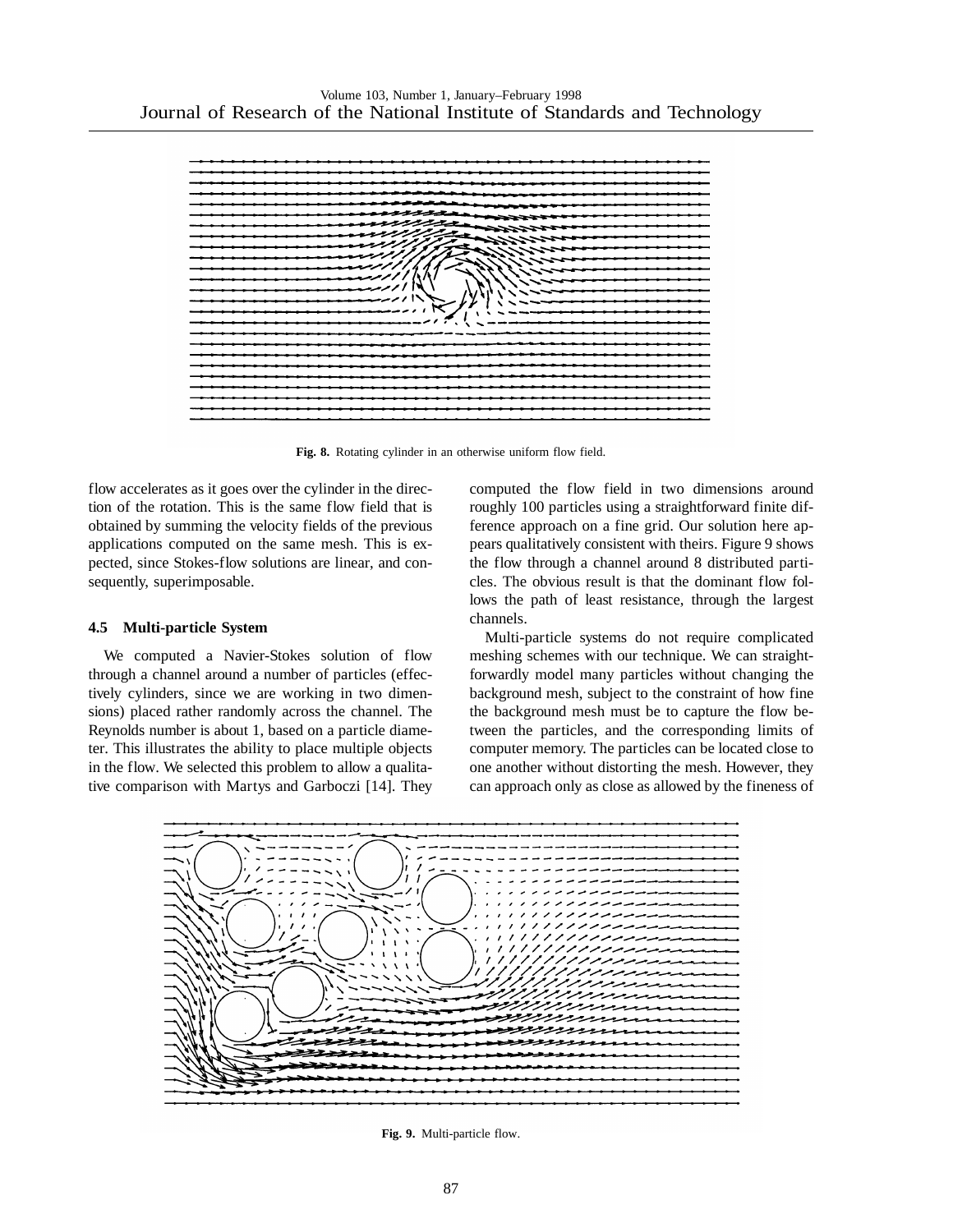the mesh, so that sufficient nodes remain between the particles to resolve the flow. On the coarse mesh used here, the particles are as close as allowable to maintain a qualitatively reasonable solution. Note that we do not currently allow the particles to contact each other. We have not yet accounted for particle-particle momentum transfer. This is not a major modification, and is discussed further in the Discussion and Conclusions section.

# **5. Examples—Falling Cylinders**

We sought experimental data with which to validate our 2-D model. While ample literature is available on falling spheres or other particle shapes, there appears to be relatively little on multiple falling cylinders. We conducted a series of crude experiments observing up to three cylindrical metal rods falling through glycerin. The rods are initially oriented horizontal. This is a stable configuration in terms of orientation: the drag on each cylinder is such that it discourages excursions away from the horizontal. (To stray from the horizontal, one end must fall faster. However, this increases the drag on that end, providing the necessary restoring force to maintain the cylinder in a horizontal orientation.) Multiple cylinders were parallel to each other. The rods had length-toradius ratios of 10 to minimize end effects. We conducted a few experiments with rods whose aspect ratios

were 20 and saw little or no difference compared to cylinders with aspect ratios of 10. The viscosity of glycerin is large,  $\mu = 11.4$  g/(cm s) at 23 °C, but it behaves as a Newtonian fluid at this temperature. The density of glycerin at this temperature is  $1.25$  g/cm<sup>3</sup>. The cylinders had diameters of 0.48 cm and lengths of about 5.5 cm. The cylinders were cold-rolled steel, with a density of about 7.74 g/cm<sup>3</sup>. Their settling speeds approached 16 cm/s. The resulting Reynolds number is about 10 to 20 based on the diameter of the cylinders.

## **5.1 One Falling Cylinder**

We simulated a single particle (cylinder), initially at rest, settling under the influence of gravity. The simulation is 2-D. The boundary conditions are no-slip (zero velocity) on the top and bottom, and zero shear on the sides. This corresponds to a cylinder settling in a broad tank with a lid in contact with the liquid. In the simulation, the cylinder starts at a depth of about 1/3 of the total height of the tank, and falls about 1/3 of the height. Figure 10 shows the velocity vector-field for the flow around a single falling cylinder at a selected time step. The cylinder accelerates as it falls from its initial, stationary position. The acceleration decreases during the simulation: the drag force on the cylinder increases as its speed increases, eventually balancing the force of gravity.



**Fig. 10.** One falling cylinder.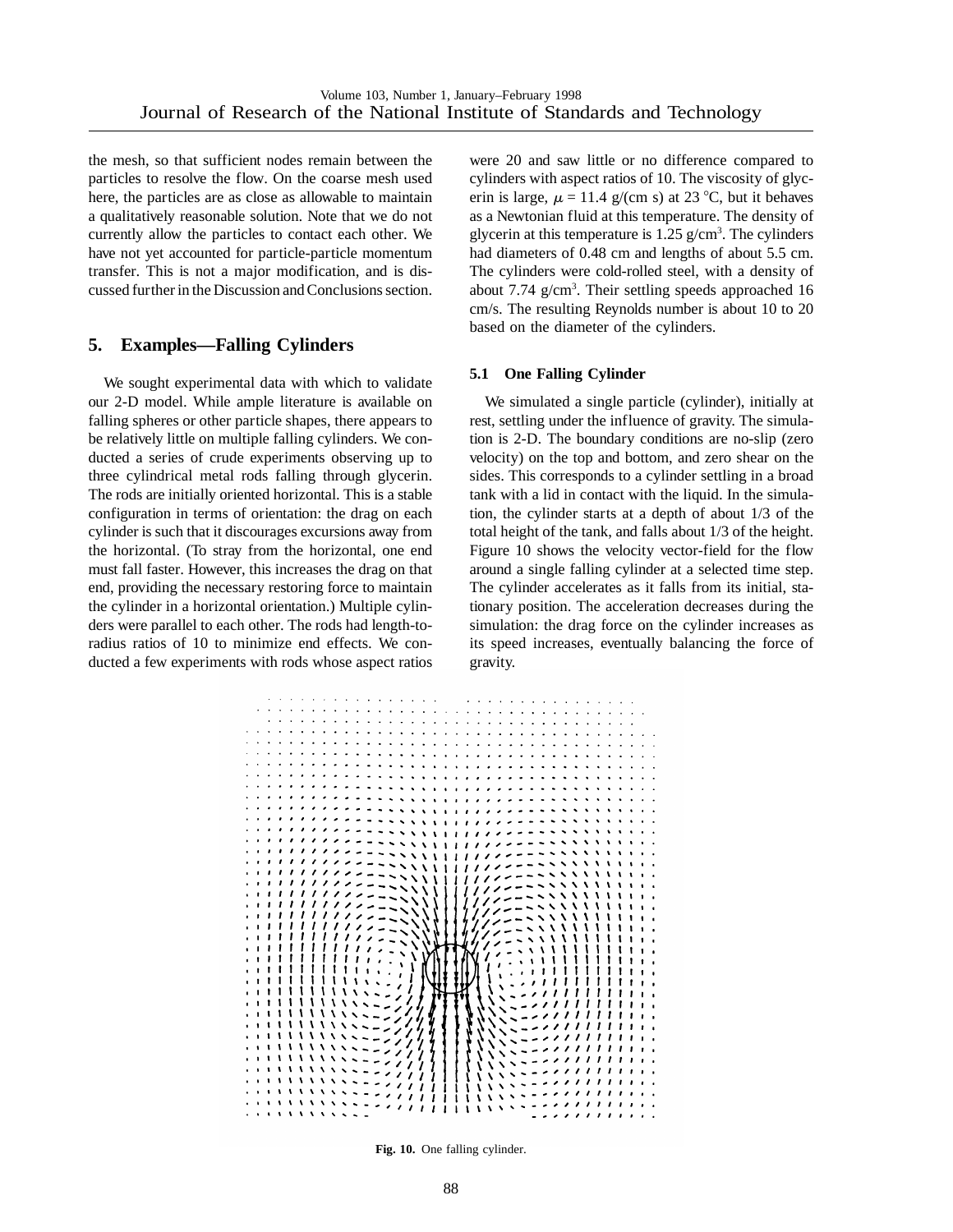An exact solution exists to determine the settling speed of a single cylinder falling in an incompressible fluid [15]. The normal and tangential stresses at the surface of the cylinder exert a drag force on the cylinder of magnitude *D*, given by the equation:

$$
D = 2\pi \mu U C, \qquad (34)
$$

in which *C* is a constant:

$$
C = \frac{2}{\ln\left(\frac{7.4}{R}\right)}\,,\tag{35}
$$

where  $R$  is represented by:

$$
R = \frac{2rU\rho}{\mu} \,. \tag{36}
$$

The settling speed calculated from the exact solution is  $U = 16.85$  cm/s.

The simulation was run on meshes of several different grid spacings. The cylinder maintained a steady velocity only during the portion of the simulation during which it resided near the center of the mesh. Boundary effects were seen if the cylinder was too close to the upper or lower boundary. Our ability to simulate this situation was limited by the size of the mesh. The obvious cure for this problem is to translate the entire mesh at the settling speed of the particle, as was done by Johnson and Tezduyar [3]. On a domain with a grid spacing equal to 0.2 cm, on which each particle covers a  $3 \times 3$ -element area, the settling speed we computed was 15.9 cm/s, which is in error by 5.6 % compared to the exact solution. On a mesh with a 0.12 cm grid-spacing, on which each particle covers a  $5 \times 5$ -element area, the settling speed was 17.0, which is in error by 0.89 %. The method appears to converge well.

#### **5.2 A Pair of Falling Cylinders**

An interesting result occurs experimentally when a pair of cylinders is placed several diameters apart near the top of the glycerol and released. The two cylinders fall at the same speed. They remain parallel and side-byside, but the distance between them increases as they fall. The cylinders are observed to rotate about their horizontal, lengthwise axes in opposing directions. Looking at the cylinders end-on, the left one rotates clockwise, while the right one rotates counterclockwise. The explanation for this is as follows. The glycerol is quite viscous, so the momentum of each cylinder diffuses quickly toward the other. The two cylinders falling side-by-side restrict the flow between them, slowing the flow there and causing the pressure to increase between the cylinders. This causes some of the glycerin lying in the path between the cylinders to flow around the outsides of the cylinders rather than between them, speeding the flow on the outsides of the cylinders. The pressure on the outsides of the cylinders is reduced, a manifestation of the Bernoulli effect. The resulting pressure gradient forces the cylinders apart. The rotation of the cylinders is the Magnus effect in reverse, where the pressure gradient (or outward diversion of the flow) causes the cylinders to counter-rotate.

A finer mesh is required to reasonably simulate a pair of falling cylinders than is needed for the case of a single cylinder, because of the need to track the rotation of the particles with sufficient accuracy. Extraneous computational constraints limited the size of the mesh we were able to use. The resolution of this problem is straightforward, but is left for future work. Nonetheless, on the meshes that we used, the rotation we computed agrees qualitatively with what was observed experimentally. The cylinders fall side-by-side, moving apart and rotating in opposite directions as they descend. Figure 11 shows a snapshot of the velocity vector-field approximately midway through the simulation of two cylinders falling. The horizontal acceleration is initially zero, and increases slowly at first. The horizontal velocity components in the figure are small and not easily visible. This is another case in which it would be helpful to translate the entire mesh at the speed of the center of mass of the cylinders, as was done by Johnson and Tezduyar [3].

## **6. Discussion and Conclusions**

We have created a novel technique for modeling twophase flow of multiple particles moving in a fluid. An advantage of this approach is that the mesh does not distort as a result of the movement of the particles, obviating the need for remeshing and the associated numerical machinery. This technique is extensible to non-spherical particles. We have tested the technique by applying it to several simple linear problems for which exact solutions are known. We then illustrated the technique for cylinders falling at low Reynolds numbers. Fluid velocities computed for locations very close to particles converge toward the exact solutions as the computational mesh is refined.

An issue that has not yet been dealt with is the modeling of collisions between particles or with walls. For any technique this ultimately involves a judgment as to how close the particles may come before one considers them to contact. Physically, when the particles get too close, the assumptions of continuum mechanics are violated. However, long before that, it is a practical necessity to limit how far the calculation proceeds, because as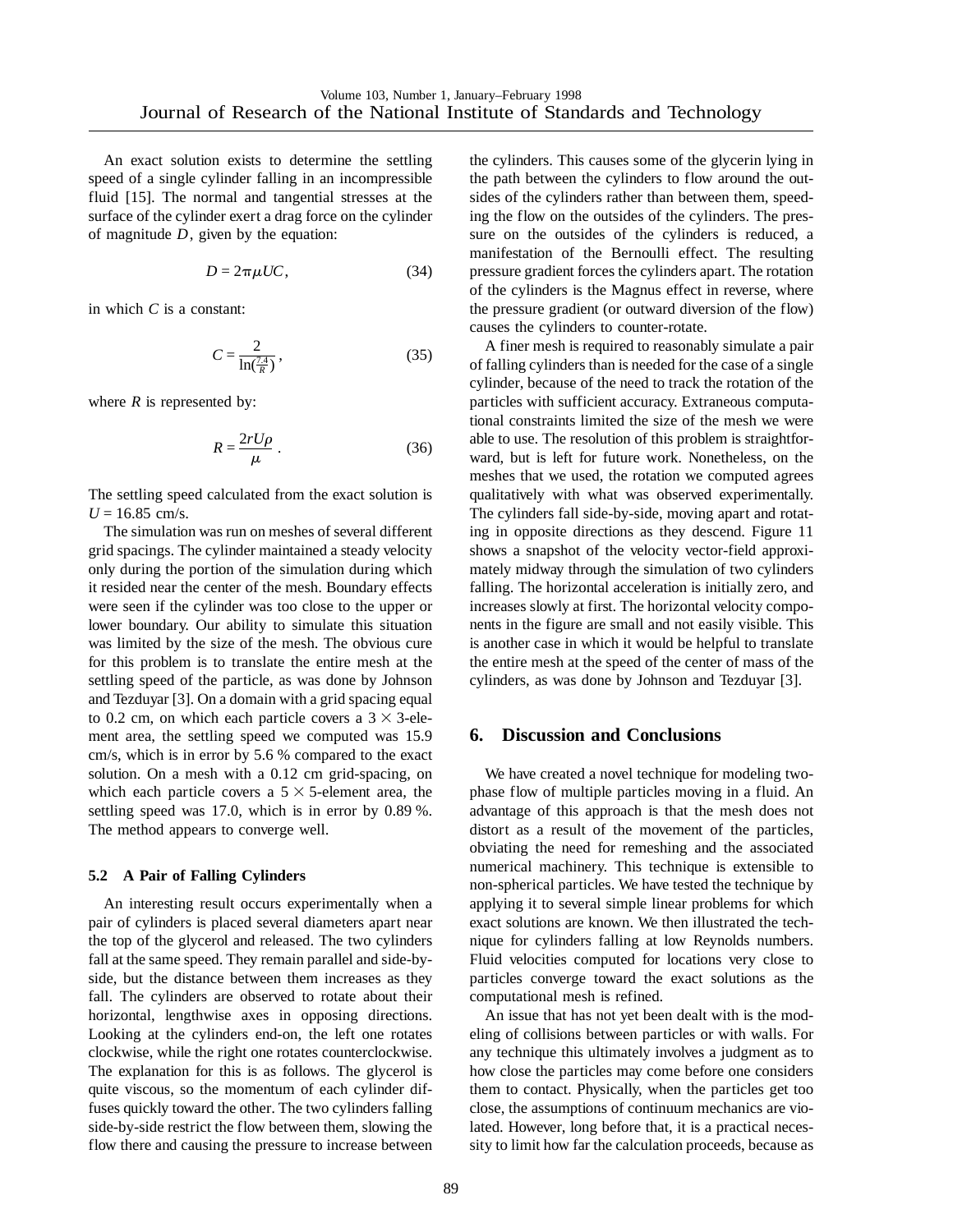

**Fig. 11.** Two falling cylinders.

the particles are allowed to approach more closely, the mesh must be correspondingly refined to capture the flow between the particles. The accuracy of our technique is determined by the fineness of the background mesh. The close approach of particles creates a challenge for remeshing schemes as well: frequent remeshing may be required to avoid unacceptable distortion as particles approach. We need to investigate the trade-off between the cost and accuracy of simulations as the background mesh is refined. If it turns out that too fine a mesh is required, a possibly useful compromise might be to use a hybrid scheme that uses a locally varying mesh, similar to what is used in other work, with the kind of particle definition we are using. In this way the mesh could be locally fine where necessary, but since our technique does not directly deform the mesh as the particles move it would limit the need for remeshing. We feel this technique is promising, and so have elected to present it at this time even though our numerical formulation needs to be refined to allow the finer and larger meshes required for more complex regimes of flow.

## **7. References**

[1] A. A. Johnson and T. E. Tezduyar, Mesh Update Strategies in Parallel Finite Element Computations of Flow Problems with Moving Boundaries and Interfaces, Comp. Meth. Appl. Mech. Eng. **119**, 73–94 (1994).

- [2] A. A. Johnson and T. E. Tezduyar, Numerical Simulation of Fluid-Particle Interactions, Proc. of Intl. Conf. on Finite Elements in Fluids—New Trends and Applications, Venezia, 15– 21 October, 1995.
- [3] A. A. Johnson and T. E. Tezduyar, Simulation of Multiple Spheres Falling in a Liquid-Filled Tube, Comp. Meth. Appl. Mech. Eng. **134**, 351 (1996).
- [4] S. Mittal and T. E. Tezduyar, Parallel Finite Element Simulation of 3D Incompressible Flows: Fluid-structure Interactions, Int. J. Num. Meth. Fluids **21**, 933–953 (1995).
- [5] T. E. Tezduyar, M. Behr, S. Mittal, and J. Liou, A New Strategy for Finite Element Computations Involving Moving Boundaries and Interfaces—the DSD/ST Procedure: I. The Concept and the Preliminary Numerical Tests, Comp. Meth. Appl. Mech. Eng. **94**, 339–351 (1992).
- [6] H. H. Hu, D. D. Joseph, and M. J. Crochet, Direct Simulation of Fluid Particle Motions, Theoret. Comp. Fluid Dynam. **3**, 285– 306 (1992).
- [7] A. L. Fogelson and C. S. Peskin, A Fast Numerical Method for Solving the Three-Dimensional Stokes' Equations in the Presence of Suspended Particles, J. Comp. Phys. **79**, 50–69 (1988).
- [8] S. O. Unverdi and G. Tryggvason, A Front-Tracking Method for Viscous, Incompressible, Multi-fluid Flows, J. Comp. Phys. **100**, 25–37 (1992).
- [9] T. J. R. Hughes, W. K. Liu, and A. Brooks, Review of Finite Element Analysis of Incompressible Viscous Flows by Penalty Function Formulation, J. Comp. Phys. **30**, 1–60 (1979).
- [10] O. C. Zienkiewicz, The Finite Element Method, McGraw-Hill, London (1977).
- [11] A. P. Peskin and G. R. Hardin, An Object-Oriented Approach to General Purpose Fluid Dynamics, Comp. Chem. Eng. **20**, 1043– 1058 (1996).
- [12] M. Van Dyke, Perturbation Methods in Fluid Mechanics, The Parabolic Press, Stanford, California (1975).